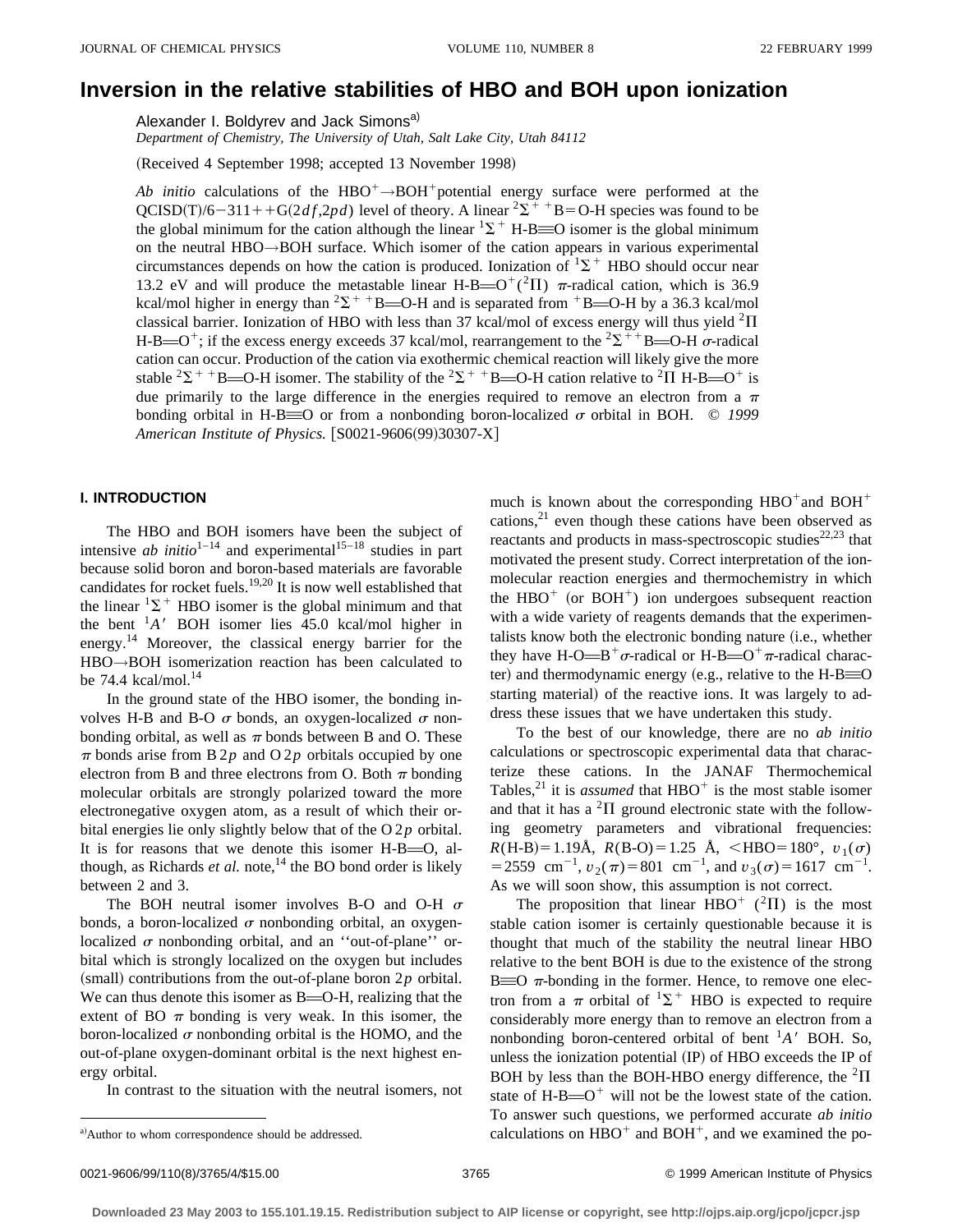TABLE I. Calculated molecular properties of the ground states of HBO and BOH.

| HBO $(D_{\infty h}, {}^{1}\Sigma^{+})$                                                                                                                                                                                                                                              | BOH $(C_s, \, {}^1A')$                                                                                                                                                                                                                                                                                           |
|-------------------------------------------------------------------------------------------------------------------------------------------------------------------------------------------------------------------------------------------------------------------------------------|------------------------------------------------------------------------------------------------------------------------------------------------------------------------------------------------------------------------------------------------------------------------------------------------------------------|
| $QCISD(T)/6-311++G(2df,2pd)$                                                                                                                                                                                                                                                        | $QCISD(T)/6-311++G(2df,2pd)$                                                                                                                                                                                                                                                                                     |
| $E_{\text{OCISD(T)}} = -100.550787$                                                                                                                                                                                                                                                 | $E_{\text{QCISD(T)}} = -100.479042$                                                                                                                                                                                                                                                                              |
| $R_e$ (H-B) = 1.169 Å                                                                                                                                                                                                                                                               | $R_e(B-O) = 1.309 \text{ Å}$                                                                                                                                                                                                                                                                                     |
| $R_e(B-O) = 1.208$ Å                                                                                                                                                                                                                                                                | $R_e$ (O-H)=0.963 Å                                                                                                                                                                                                                                                                                              |
|                                                                                                                                                                                                                                                                                     | $<$ BOH=121.1 $^{\circ}$                                                                                                                                                                                                                                                                                         |
| $\omega_1(\sigma) = 2894$ cm <sup>-1</sup>                                                                                                                                                                                                                                          | $\omega_1(a') = 3870 \text{ cm}^{-1}$                                                                                                                                                                                                                                                                            |
| $\omega_2(\sigma) = 1825$ cm <sup>-1</sup>                                                                                                                                                                                                                                          | $\omega_2(a') = 1393$ cm <sup>-1</sup>                                                                                                                                                                                                                                                                           |
| $\omega_3(\pi)$ = 780 cm <sup>-1</sup>                                                                                                                                                                                                                                              | $\omega_3(a') = 616$ cm <sup>-1</sup>                                                                                                                                                                                                                                                                            |
| $T_{eQCISD(T)} = 0.0$ kcal/mol                                                                                                                                                                                                                                                      | $T_{eQCISD(T)} = 45.0$ kcal/mol                                                                                                                                                                                                                                                                                  |
| $CCSD(T)/TZ2P(f,d)^{a}$<br>$E_{\text{CCSD(T)}} = -100.557490$<br>$R_e(H-B) = 1.169$ Å<br>$R_e(B-O) = 1.206$ Å<br>$\omega_1(\sigma) = 2888$ cm <sup>-1</sup><br>$\omega_2(\sigma) = 1831 \text{ cm}^{-1}$<br>$\omega_3(\pi)$ = 766 cm <sup>-1</sup><br>$T_{eCCSD(T)} = 0.0$ kcal/mol | $CCSD(T)/TZ2P(f,d)^{a}$<br>$E_{\text{CCSD(T)}} = -100.485797$<br>$R_e(B-O) = 1.307 \text{ Å}$<br>$R_e(O-H) = 0.964$ Å<br>$<$ BOH=121.5 $^{\circ}$<br>$\omega_1(a') = 3852$ cm <sup>-1</sup><br>$\omega_2(a') = 1397$ cm <sup>-1</sup><br>$\omega_3(a') = 607$ cm <sup>-1</sup><br>$T_{eCCSD(T)} = 45.0$ kcal/mol |
| Experiment<br>$R_e$ (H-B) = 1.166 67(41) Å <sup>b</sup><br>$R_e(B-O) = 1.20068(10)$ Å <sup>b</sup><br>$v_1(\sigma) = 2849$ cm <sup>-1 c</sup><br>$v_2(\sigma) = 1817$ cm <sup>-1 c</sup><br>$v_3(\pi)$ = 754 cm <sup>-1 c</sup>                                                     |                                                                                                                                                                                                                                                                                                                  |

a Data from Ref. 14.

b Data from Ref. 18.

c Data from Ref. 15.

tential energy surface for the  $HBO^+\rightarrow BOH^+$ isomerization.

## **II. COMPUTATIONAL METHODS**

We optimized the geometries of HBO, BOH,  $HBO<sup>+</sup>$ ,  $BOH<sup>+</sup>$  and the transition state  $(TS)$  for the  $HBO^+\rightarrow BOH^+$ isomerization employing numerical gradients with polarized split-valence basis sets (6-311  $+G(2df,2pd)$  at the QCISD(T) level of theory.<sup>24</sup> Results of our calculations of the neutral HBO and BOH species agree very well with the best published  $CCSD(T)/TZ2P(f, d)$ results obtained by Richards *et al.*<sup>14</sup> as well as with the available experimental data (see Table I) and we expect the same accuracy for the cationic potential energy surfaces. The fundamental vibrational frequencies, normal coordinates, and zero-point energies (ZPE) were calculated by standard FG matrix methods. All of these calculations were carried out with the GAUSSIAN 94 program.<sup>25</sup>

#### **III. FINDINGS**

# **A. HBO and BOH**

In Table I we present results of our calculations on HBO and BOH at the QCISD(T)/6-311+G( $2df$ , $2pd$ ) level of theory together with the earlier *ab initio* results at the  $CCSD(T)/TZ2P(f,d)$  level of theory obtained by Richards *et al.*<sup>14</sup> and the experimental data for HBO of Kawashima *et al.*<sup>18</sup>

Our optimized bond lengths (and BOH angle) for both isomers agree with the best *ab initio* data to within 0.002 Å  $(0.4°$  for the angle) and are somewhat longer for HBO (by  $0.002$  Å for BH and  $0.007$  Å for BO) than the experimental data. The energy of the bent  ${}^{1}A'$  BOH isomer relative to the linear  $1\Sigma^+$  HBO was found to be 45.0 kcal/mol at the

TABLE II. Calculated molecular properties of  $HBO^+$ ,  $BOH^+$ , and their transition states (TS).

| $HBO^+(C_{\infty,v}, {}^2\Pi)$                              | HBO <sup>+</sup> (TS1) $(C_s, \ {}^2A')$         | BOH <sup>+</sup> $(C_{\infty,n}, 2\Sigma^+)$       |
|-------------------------------------------------------------|--------------------------------------------------|----------------------------------------------------|
| $QCISD(T)/6-311++G(2df,2pd)$                                | $QCISD(T)/6-311++G(2df,2pd)$                     | $QCISD(T)/6-311++G(2df,2pd)$                       |
| $E_{\text{QCISD(T)}} = -100.064728$                         | $E_{\text{OCISD(T)}} = -100.006920$              | $E_{\text{OCISD(T)}} = -100.123593$                |
| $R_e$ (H-B) = 1.174 Å                                       | $R_e(B-O) = 1.243$ Å                             | $R_e(B-O) = 1.218$ Å                               |
| $R_e(B-O) = 1.305$ Å                                        | $R_e(B-H) = 1.275 \text{ Å}$                     | $R_e$ (O-H) = 0.967 Å                              |
|                                                             | $<$ HBO=85.23 $^{\circ}$                         |                                                    |
| $\omega_1(\sigma) = 2860 \text{ cm}^{-1}$                   | $\omega_1(a') = 2221$ cm <sup>-1</sup>           | $\omega_1(\sigma) = 3819$ cm <sup>-1</sup>         |
| $\omega_2(\sigma) = 1463$ cm <sup>-1</sup>                  | $\omega_2(a') = 1680 \text{ cm}^{-1}$            | $\omega_2(\sigma) = 1834 \text{ cm}^{-1}$          |
| $\omega_{3'}(\pi)$ = 755 cm <sup>-1 a</sup>                 | $\omega_3(a') = 1178i$ cm <sup>-1</sup>          | $\omega_{3'}(\pi)$ = 301 cm <sup>-1</sup>          |
| $\omega_{3''}(\pi)$ = 679 cm <sup>-1 a</sup>                |                                                  |                                                    |
| $T_{eQCISD(T)}$ =36.9 kcal/mol                              | $T_{eOCISD(T)}$ =73.2 kcal/mol                   | $T_{eOCISD(T)} = 0.0$ kcal/mol                     |
| HBO <sup>+</sup> ( $C_{\infty}$ , $^2\Sigma$ <sup>+</sup> ) | HBO <sup>+</sup> (TS2)( $C_s$ , <sup>2</sup> A") | BOH <sup>+</sup> ( $C_{\infty}$ , <sup>2</sup> II) |
| $QCISD(T)/6-311++G(2df,2pd)$                                | $QCISD(T)/6-311++G(2df,2pd)$                     | $QCISD(T)/6-311++G(2df,2pd)$                       |
| $E_{\text{QCISD(T)}} = -99.999141$                          | $E_{\text{OCISD(T)}} = -99.908914$               | $E_{\text{QCISD(T)}} = -99.968509$                 |
| $R_e$ (H-B) = 1.195 Å                                       | $R_e(B-O) = 1.429 \text{ Å}$                     | $R_e(B-O) = 1.785$ Å                               |
| $R_e(B-O) = 1.243 \text{ Å}$                                | $R_e(B-H) = 1.455 \text{ Å}$                     | $R_e$ (O-H) = 0.988 Å                              |
|                                                             | $<$ HBO=56.20 $^{\circ}$                         |                                                    |
| $\omega_1(\sigma) = 2617$ cm <sup>-1</sup>                  | $\omega_1(a') = 1791 \text{ cm}^{-1}$            |                                                    |
| $\omega_2(\sigma) = 1621$ cm <sup>-1</sup>                  | $\omega_2(a') = 988$ cm <sup>-1</sup>            |                                                    |
| $\omega_3(\pi)$ = 691 cm <sup>-1</sup>                      | $\omega_3(a') = 1754i$ cm <sup>-1</sup>          |                                                    |
| $T_{eQCISD(T)}$ =78.4 kcal/mol                              | $T_{eQCISD(T)} = 134.7$ kcal/mol                 | $T_{eQCISD(T)} = 97.3$ kcal/mol                    |

<sup>a</sup>The Renner-Teller effect causes our calculated  $\pi$ -vibrational frequency to be not degenerate. Therefore, as an approximation, we averaged our two frequencies to obtain  $\omega_3(\pi)=717$  cm<sup>-1</sup>.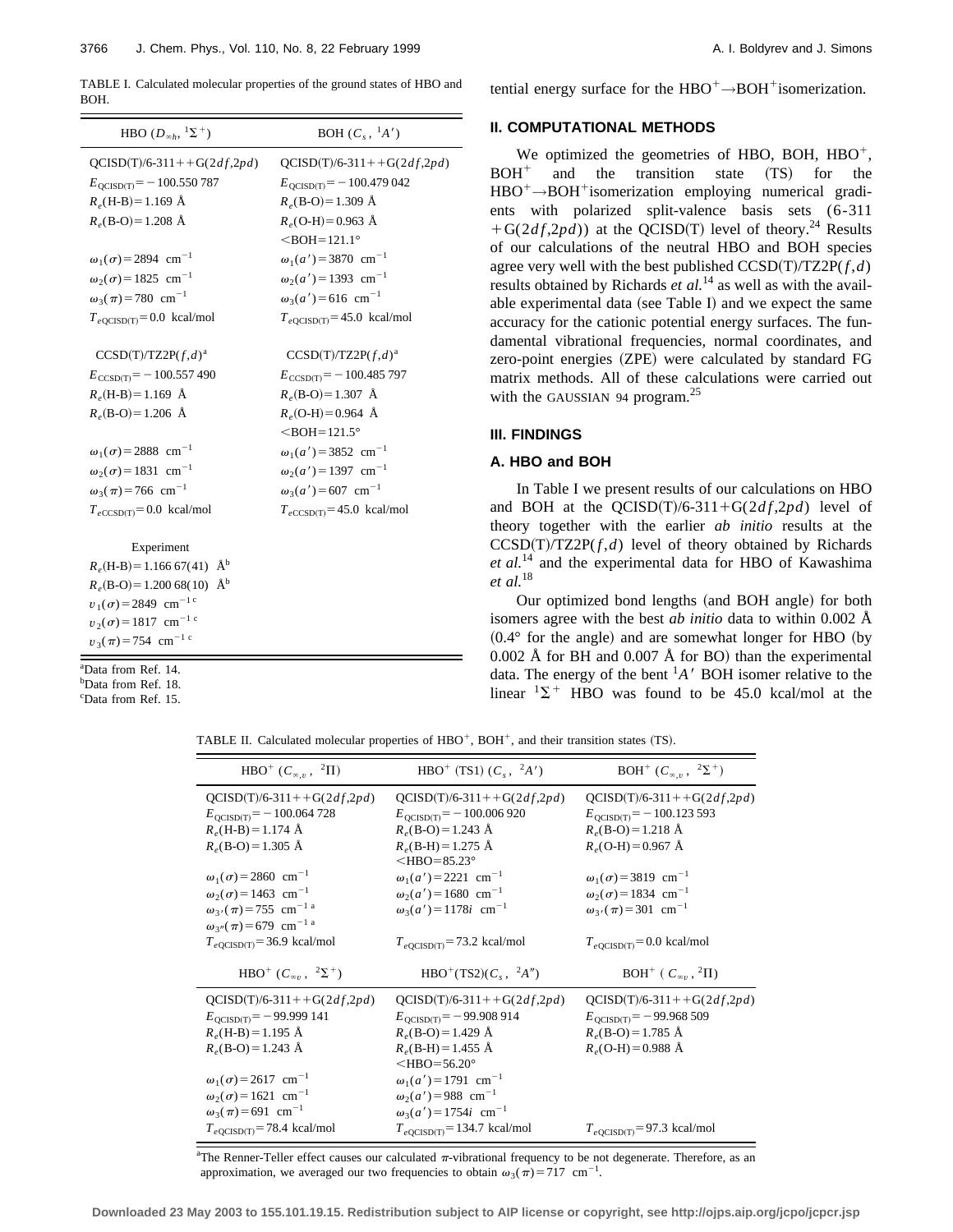

FIG. 1. Diagram of the relative stabilities of HBO, HBO<sup>+</sup>, BOH, BOH<sup>+</sup>, and  $(TS)$  structures. All data were obtained at the  $QCISD(T)/6 311++G(2df,2pd)$  level of theory, except the TS of HBO-BOH, which is at the  $CCSD(T)/TZ2P(f,d)$  level of theory (Ref. 14).

 $QCISD(T)/6-311+G(2df,2pd)$  level of theory, which is in excellent agreement with the best *ab initio* data of Richards  $et$   $al.$ <sup>14</sup> (see Table I).

#### **B. The cations**

## $1.$  **HBO**<sup> $+$ </sup>

Linear  ${}^{1}\Sigma^{+}$  HBO has a  $1\sigma^{2}2\sigma^{2}3\sigma^{2}1\pi^{4}$  valence (i.e., neglecting the O  $1s^2$  and B  $1s^2$  electrons) electronic configuration and orbital energy ordering with the  $1\sigma$ ,  $2\sigma$ , and  $3\sigma$ valence orbitals describing the BO and BH  $\sigma$  bonding and the oxygen-localized nonbonding electrons, while  $1 \pi$  are the BO  $\pi$  bonding orbitals. This structure has Koopmans' ionization energies of IP(1 $\pi$ )=14.15 eV and IP(3 $\sigma$ )=16.75 eV, with the  $\pi$  IP being lower because the 3 $\sigma$  orbital consists of a 2*s*-2*p* hybrid on the oxygen while  $1\pi$  has primarily oxygen  $2p$  character. One thus expects that the <sup>2</sup> $\Pi$  state  $(1\sigma^2 2\sigma^2 3\sigma^2 1\pi^3)$  would be the (vertically) lowest-energy HBO<sup>+</sup> cation state with the <sup>2</sup> $\Sigma$ <sup>+</sup> state  $(1\sigma^2 2\sigma^2 3\sigma^1 1\pi^4)$ being the first excited state. That is indeed what we found in our subsequent more accurate calculations. The  ${}^{2}$  $\Pi$  state of  $HBO<sup>+</sup>$  was found to lie 13.23 eV (13.20 eV after ZPE correction) above the  ${}^{1}\Sigma^{+}$  ground electronic state of HBO, with the  ${}^{2}\Sigma^{+}$  state lying 15.01 eV (14.97 eV after ZPE correction) above HBO (all at the  $QCISD(T)/6-311++G(2df,2pd)$ level of theory), see Fig. 1.

As one expects, detachment of an electron from the bonding  $1\pi$ -MO of  $^1\Sigma$ <sup>+</sup> H-B=O alters the B-O bond length and B-O vibrational frequency (see Table II). Indeed, the cation B-O bond length in the  ${}^{2}\Pi$  state is about 0.1 Å longer and its B-O stretching vibrational frequency is about 360  $cm^{-1}$  lower than in the neutral. These data indicate that  $\pi$ -bonding in the <sup>2</sup>II state of H-B= $O^+$  is indeed compromised compared to  ${}^{1}\Sigma^{+}$  H-B=O, which is why we denote this cation as  $H-B=O^+$ .

### **2. BOH**<sup>+</sup>

Within the  $C_s$ -symmetry of bent <sup>1</sup>A' BOH, we have a  $1a^{2}$  $2a^{2}$  $3a^{2}$  $1a^{2}$  $4a^{2}$  electronic configuration with the  $1a'$ ,  $2a'$ , and  $3a'$  orbitals describing the BO and OH  $\sigma$ bonding and O-localized nonbonding electrons,  $1a''$  is the out-of-plane orbital described in Sec. III B 1 as involving very weak BO  $\pi$  interaction, and 4*a*<sup> $\prime$ </sup> is the B-centered lone pair. At the Koopmans' level of theory, the two lowest IPS are IP(4*a'*)=10.06 eV and IP(1*a''*)=16.22 eV, the latter being close to the  $\pi$  IP found in the H-B=O isomer, and the former being much smaller because the  $4a<sup>7</sup>$  orbital is centered on the less electronegative boron.

We therefore expect that the  ${}^{2}A'$  state  $(1a^{2}2a^{2}3a^{2}1a^{2}4a^{1})$  will (vertically) be substantially lower in energy than the <sup>2</sup>A<sup>n</sup> state  $(1a^{2}2a^{2}3a^{2}1a^{n}4a^{2})$ for the  $BOH<sup>+</sup>$  cation. This state ordering is indeed what one finds upon vertical ionization, but subsequent geometry optimization of the  ${}^2A'$  and  ${}^2A''$  states leads to linear BOH<sup>+</sup> structures with the <sup>2</sup>A' state collapsing to a <sup>2</sup> $\Sigma$ <sup>+</sup>  $(1\sigma^2 2\sigma^2 1\pi^4 3\sigma^1)$  linear <sup>+</sup>B=O-H state (having its unpaired electron in a B-centered  $2s-2p$  hybrid orbital) and the  ${}^{2}A''$  state evolving into one component of the  ${}^{2}\Pi$  $(1\sigma^2 2\sigma^2 1\pi^3 3\sigma^2)$  state of BOH<sup>+</sup>, with the <sup>2</sup> $\Sigma$ <sup>+</sup> state being lower in energy (see Fig. 1).

## **3. Relative stabilities**

The  ${}^{2}\Sigma^{+}$  state of linear  ${}^{+}$ B=O-H was found to be the lowest among all the cationic states of  $BOH^+$  and  $HOB^+$ . The  ${}^{2}$ II state of the BOH<sup>+</sup> structure was found to lie 4.22 eV above the  $2\Sigma^+$  state and to have a geometry corresponding to a boron atom bound weakly to  ${}^{2}\Pi$  OH. Unfortunately, we were not able to achieve convergence at the  $QCISD(T)/6-311++G(2df,2pd)$  level of theory to permit the frequency calculations on the  ${}^{2}\Pi$  excited state of BOH<sup>+</sup>, so we are not able to discuss this state further.

# **C.** The HBO<sup>+</sup> to BOH<sup>+</sup> interconversion

Keeping in mind that linear  ${}^{1}\Sigma^{+}$  H-B=O is the global minimum on the HBO→BOH potential energy surface, although linear  ${}^{2}\Sigma^{+}$  <sup>+</sup>B=O-H is the global minimum on the  $HBO^+\rightarrow BOH^+$ surface, one needs to determine the classical potential barrier on the cationic surface to make a judgment about what is likely be experimentally observed in massspectrometric measurements (see Fig. 1). If a vertical ionization process beings from the HBO isomer, then ionization will occur near 13.20 eV and lead (vertically) to the  ${}^{2}$  $\Pi$  state of (linear) HBO<sup>+</sup>. Subsequently, if the barrier to <sup>2</sup> $\Sigma$ <sup>+</sup>  $(BOH<sup>+</sup>)$  is surmountable, the cationic system will rearrange to the lower energy  ${}^{2}\Sigma^{+}(\text{BOH}^{+})$ .

As the linear <sup>2</sup> $\Pi$  state of HBO<sup>+</sup> bends it splits into <sup>2</sup>*A'* (with the hole in the  $4a'$ , nonbonding  $\sigma$ -MO of the cation) and  ${}^{2}A''$  surfaces (with the hole in the 1*a*<sup>n</sup>,  $\pi$ -MO of the cation). We therefore searched for the transition states connecting to each of these symmetries. The  ${}^{2}A'$  symmetry transition state was found to be the lowest and to give the classical barrier on the <sup>2</sup> $\Pi$   $(HBO^+) \rightarrow ^2$  $(HBO^+) \rightarrow ^2\Sigma^+(BOH^+)$ intramolecular rearrangement. This barrier was found to be 36.27 kcal/mol (33.81 kcal/mol after ZPE correction) above